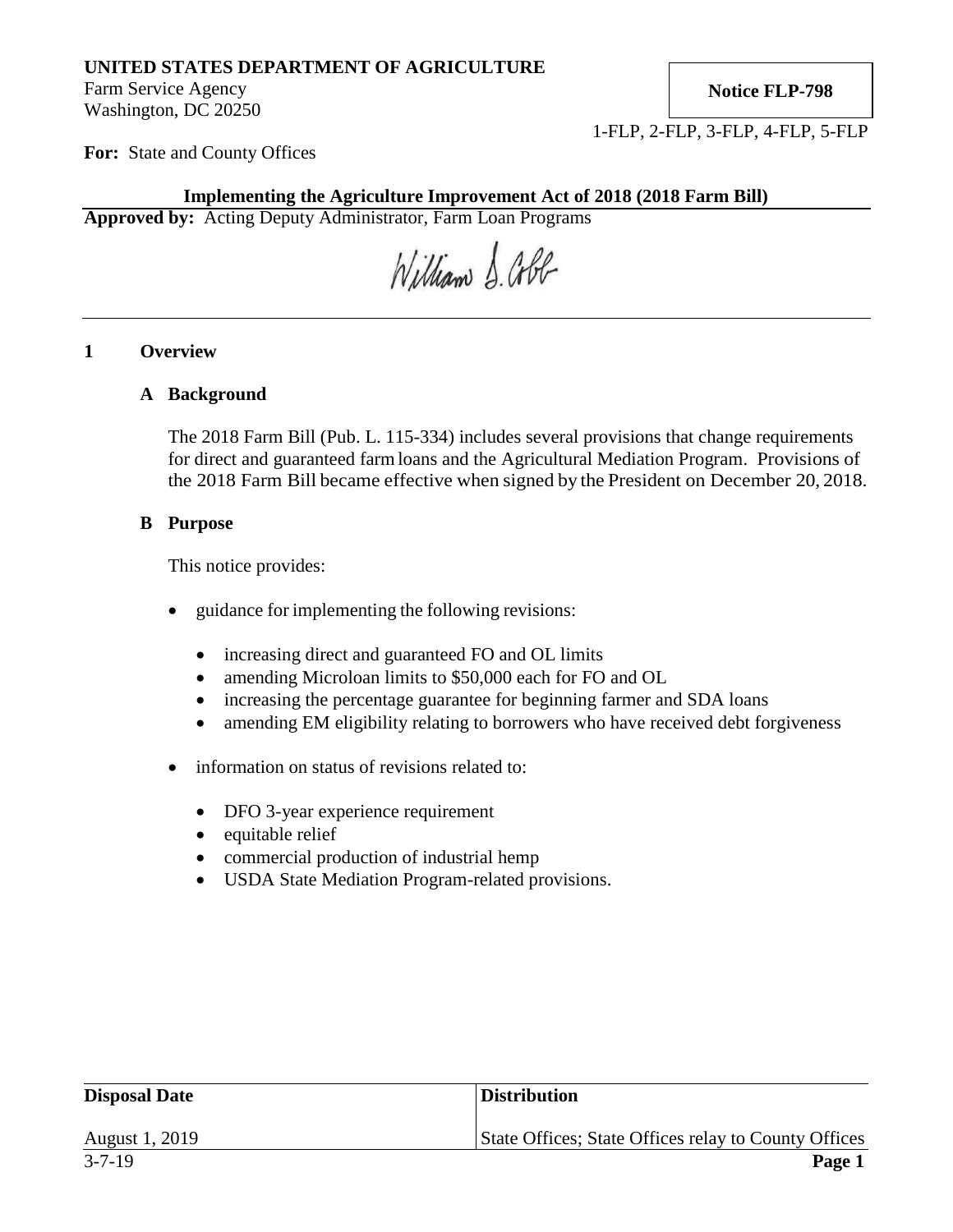## **1 Overview (Continued)**

## **C Contacts**

If there are questions about this notice, County Offices shall contact the State Office. State Offices shall contact the following:

- for guaranteed loan making, contact Steve Ford by either of the following:
	- e-mail at **[steven.ford@wdc.usda.gov](mailto:steven.ford@wdc.usda.gov)**
	- telephone at 202-304-7932
- for direct loan making, contact Joseph Scott by either of the following:
	- e-mail at **[joseph.scott@wdc.usda.gov](mailto:joseph.scott@wdc.usda.gov)**
	- telephone at 202-690-2854
- for DLS, contact Lee Nault by either of the following:
	- e-mail at **[lee.nault@wdc.usda.gov](mailto:lee.nault@wdc.usda.gov)**
	- telephone at 202-720-6834.

### **2 Farm Bill Revisions**

#### **A Increase of Direct and Guaranteed Loan Limits**

The GFO loan limit is now \$1,750,000 for FY 2019. This amount will continue to be adjusted annually based on inflation.

The GOL limit is now \$1,750,000 for FY 2019. This amount will continue to be adjusted annually based on inflation.

The DFO loan limit is now \$600,000.

**Notes:** Downpayment FO's will not exceed 45 percent of the lesser of the following:

- purchase price
- appraised value of the farm to be acquired
- \$667,000 (maximum \$300,000).

The DFO loan limit made as part of a joint financing arrangement is \$600,000.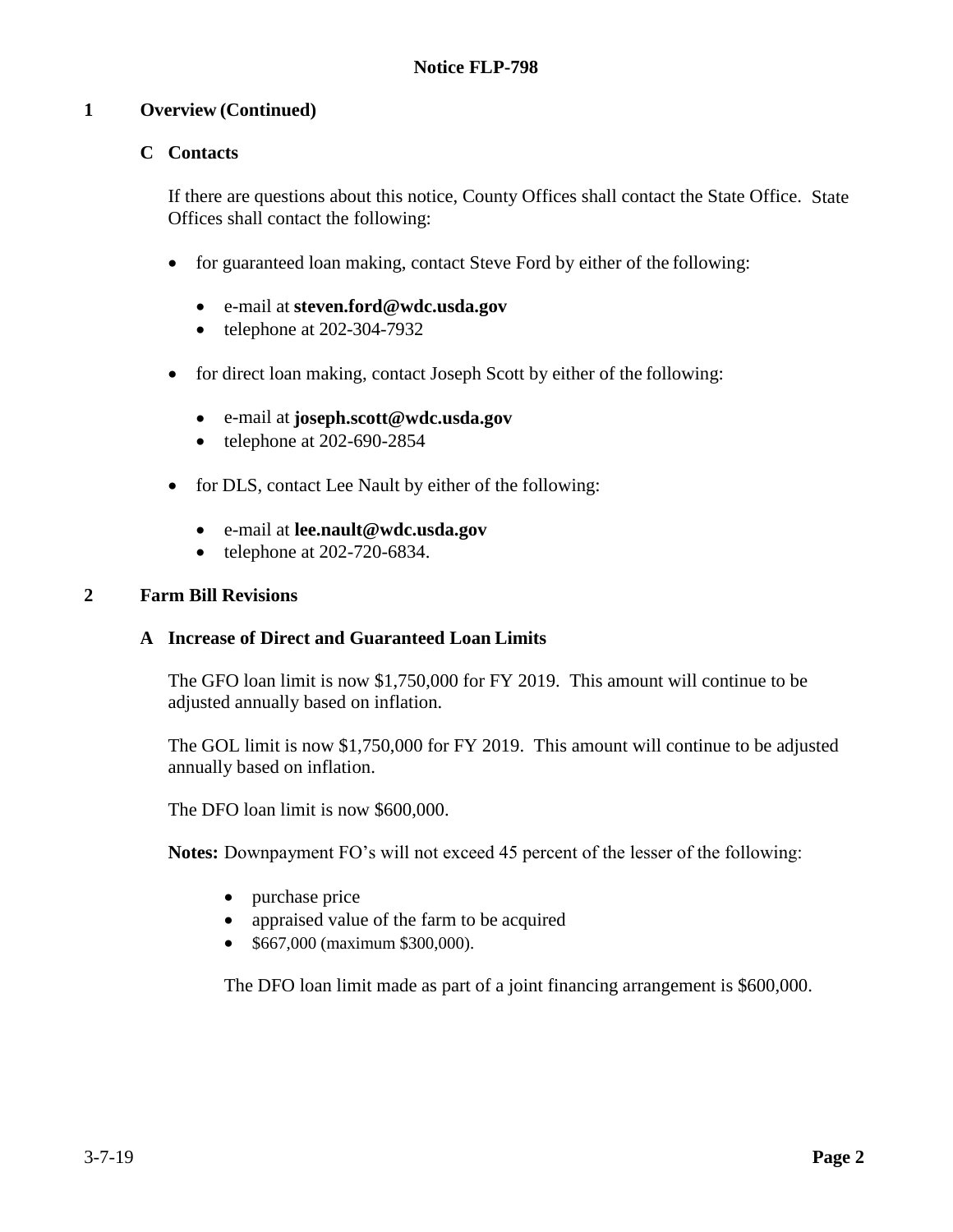# **2 Farm Bill Revisions (Continued)**

## **A Increase of Direct and Guaranteed Loan Limits (Continued)**

The DOL limit is now \$400,000.

**Note:** DLS updates establishing the new direct loan limits are targeted for completion on March 15, 2019. In the interim, subsequent loans that will bring the applicant's total indebtedness above \$300,000 can be approved and obligated using the OK code 7. In those cases where an applicant has applied for a loan that exceeds \$300,000, the loan can be split and approved and obligated (on subsequent days) as 2 separate loans using the same OK code 7.

Maximum loan approval authority is established in the following table.

|                                                                       |           |            |           | FLM, DD,<br>FLS, FLC, or |             |  |  |
|-----------------------------------------------------------------------|-----------|------------|-----------|--------------------------|-------------|--|--|
|                                                                       |           | <b>FLO</b> |           | <b>Senior FLO</b>        |             |  |  |
| <b>Type of Loan</b>                                                   | $GS-7$    | $GS-9$     | $GS-11$   | GS-11/12/13              | <b>SED</b>  |  |  |
| <b>Maximum Approval by Assistance Type - Limitation I</b>             |           |            |           |                          |             |  |  |
| Guaranteed OL                                                         | \$100,000 | \$200,000  | \$400,000 | \$700,000                | \$1,750,000 |  |  |
| Direct OL                                                             | \$50,000  | \$100,000  | \$175,000 | \$225,000                | \$400,000   |  |  |
| *Guaranteed FO                                                        | \$0       | \$175,000  | \$400,000 | \$700,000                | \$1,750,000 |  |  |
| <b>Land Contract</b>                                                  | \$0       | \$125,000  | \$150,000 | \$225,000                | \$500,000   |  |  |
| Guarantee                                                             |           |            |           |                          |             |  |  |
| *Direct FO                                                            | \$0       | \$125,000  | \$150,000 | \$225,000                | \$600,000   |  |  |
| Direct EM                                                             | \$50,000  | \$100,000  | \$150,000 | \$300,000                | \$500,000   |  |  |
| <b>Maximum Approval for Combined Assistance Types - Limitation II</b> |           |            |           |                          |             |  |  |
| <b>OL</b> Total Direct                                                | \$100,000 | \$200,000  | \$400,000 | \$700,000                | \$1,750,000 |  |  |
| and Guaranteed                                                        |           |            |           |                          |             |  |  |
| $*FO + Land$                                                          | \$0       | \$200,000  | \$400,000 | \$700,000                | \$1,750,000 |  |  |
| <b>Contract Total Direct</b>                                          |           |            |           |                          |             |  |  |
| and Guaranteed                                                        |           |            |           |                          |             |  |  |
| <b>Total Approval for Multiple Assistance Types - Limitation III</b>  |           |            |           |                          |             |  |  |
| $OL + *FO + Land$                                                     | \$0       | \$400,000  | \$550,000 | \$850,000                | \$2,350,000 |  |  |
| <b>Contract Total</b>                                                 |           |            |           |                          |             |  |  |
| Direct and                                                            |           |            |           |                          |             |  |  |
| Guaranteed                                                            |           |            |           |                          |             |  |  |
| <b>Total Guaranteed</b>                                               | \$100,000 | \$400,000  | \$550,000 | \$850,000                | \$1,750,000 |  |  |
| Total Approval for FO, CL, OL, EM, and Land Contract - Limitation IV  |           |            |           |                          |             |  |  |
| $OL + *FO + EM +$                                                     | \$0       | \$400,000  | \$550,000 | \$850,000                | \$2,850,000 |  |  |
| <b>Land Contract Total</b>                                            |           |            |           |                          |             |  |  |
| Direct and                                                            |           |            |           |                          |             |  |  |
| Guaranteed                                                            |           |            |           |                          |             |  |  |

**Note:** \*FO includes all FO type loans, such as SW and CL.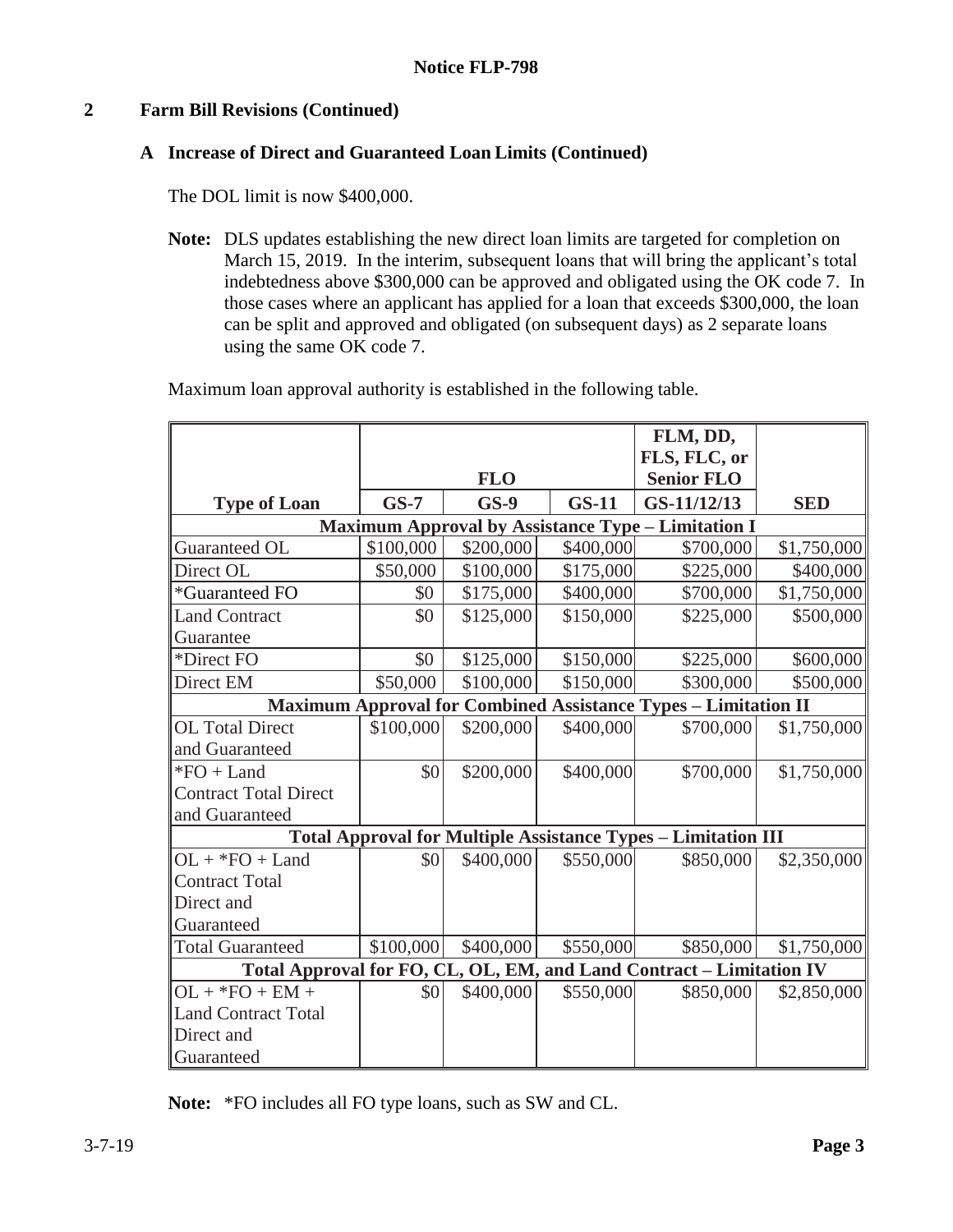## **2 Farm Bill Revisions (Continued)**

### **A Increase of Direct and Guaranteed Loan Limits (Continued)**

Only SED authority is increased in the table in this subparagraph. A forthcoming 1-FLP amendment will increase limits for other loan approval officials.

To use the table in this subparagraph, start at the top and work your way down. Evaluate each row in the table for all loans (new and existing). If the loans are within the limit for any given row, move on to the next row. If the loans are within the limit for **all** rows, the request meets the overall loan limits. However, if the loans are not within the limit for **any** given row, the request does **not** meet the overall loan limits. These limits include any outstanding debt the applicant may have.

#### **B Microloan Limits**

Microloan limits now apply separately. A borrower may now receive both a \$50,000 DFO Microloan and a \$50,000 DOL Microloan. Previously, borrowers were limited to a total of \$50,000 for both FO and OL Microloans.

**Note:** DLS updates establishing the new Microloan limits are targeted for completion on March 15, 2019.

#### **C Increase in Percent of Guarantee for Beginning Farmer and SDA Loans**

The percent of guarantee for new guaranteed loans to any beginning farmer or SDA applicants will be 95 percent. The 2018 Farm Bill did not, however, change any of the conditions for receiving a fee waiver. New GOL and GFO applications can be approved and obligated; however, GLS updates are required before approving and obligating GCL.

## **D EM Eligibility**

Borrowers who have received restructuring with write off will now be eligible for EM. Previously, borrowers who had received debt forgiveness were ineligible for EM's.

#### **E USDA Agricultural Mediation Program**

The USDA Agricultural Mediation Program provides grants to State-designated entities that offer alternative dispute resolution through mediation to agricultural producers, their lenders, and others directly affected by the actions of certain USDA agencies.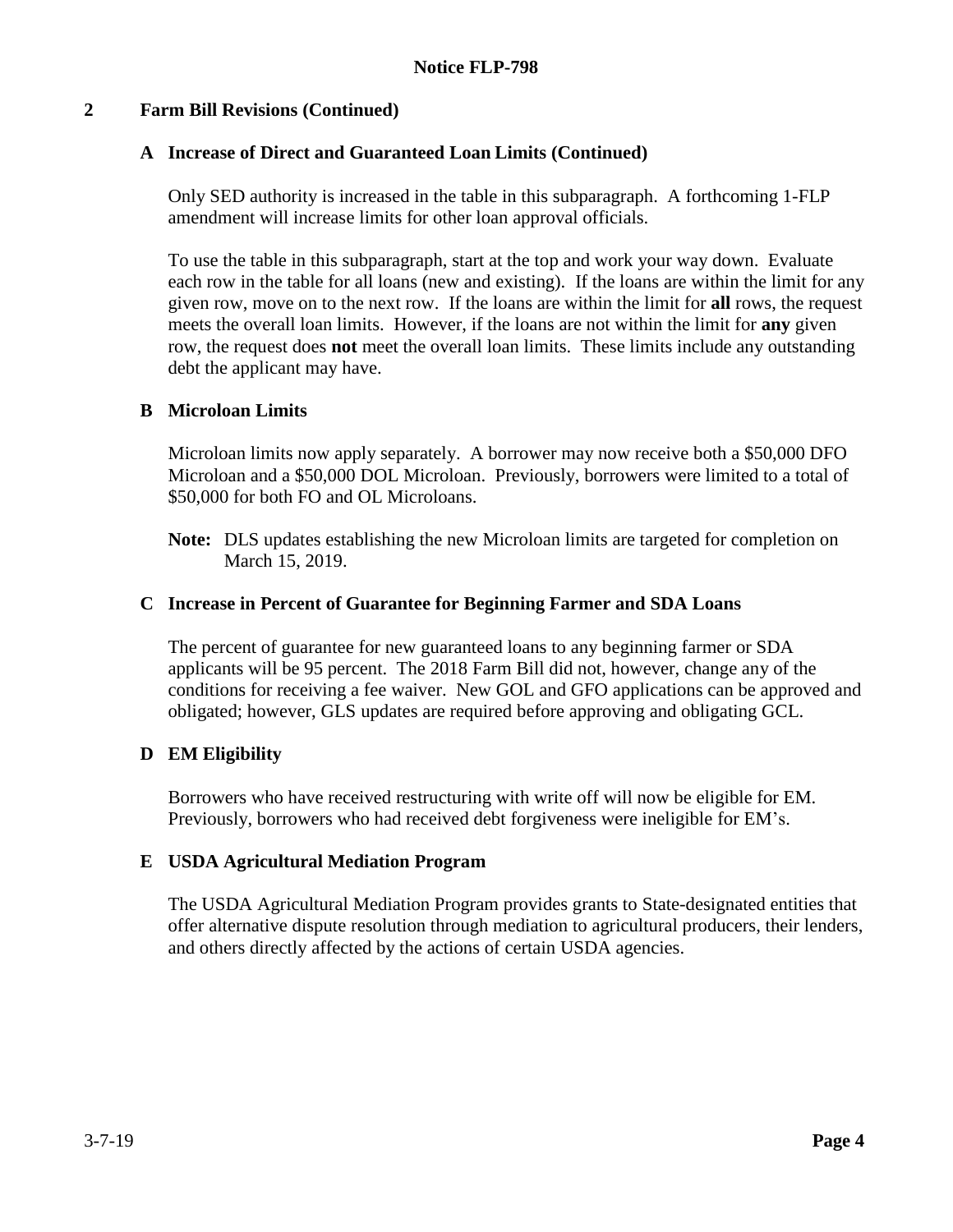## **2 Farm Bill Revisions (Continued)**

### **E USDA Agricultural Mediation Program (Continued)**

Currently, issues covered by the grants include:

- agricultural loans, whether made by USDA or commercial lenders
- disputes involving:
	- USDA actions on farm and conservation programs
	- wetland determinations
	- rural water loan programs
	- grazing on national forest system lands
	- pesticides, rural housing, and business loans
	- crop insurance.

The 2018 Farm Bill added the following provisions to the State Certified Mediation Program:

- the following issues are covered:
	- the National Organic Program established under the Organic Foods Production Act of 1990
	- lease issues, including land leases and equipment leases
	- family farm transition
	- other issues as the Secretary or head of the Department of Agriculture of each participating State considers appropriate for better serving the agricultural community and persons eligible for mediation
- authorized funding provided to State Certified Mediation Programs may be used to offer credit counseling to covered persons before the initiation of any mediation involving USDA or unrelated to any ongoing dispute or mediation in which USDA is a party.
- **Notes:** 7 CFR Part 785, Certified State Mediation Program, will be amended to add the new provisions.

There are no actions required by State Offices to implement these provisions.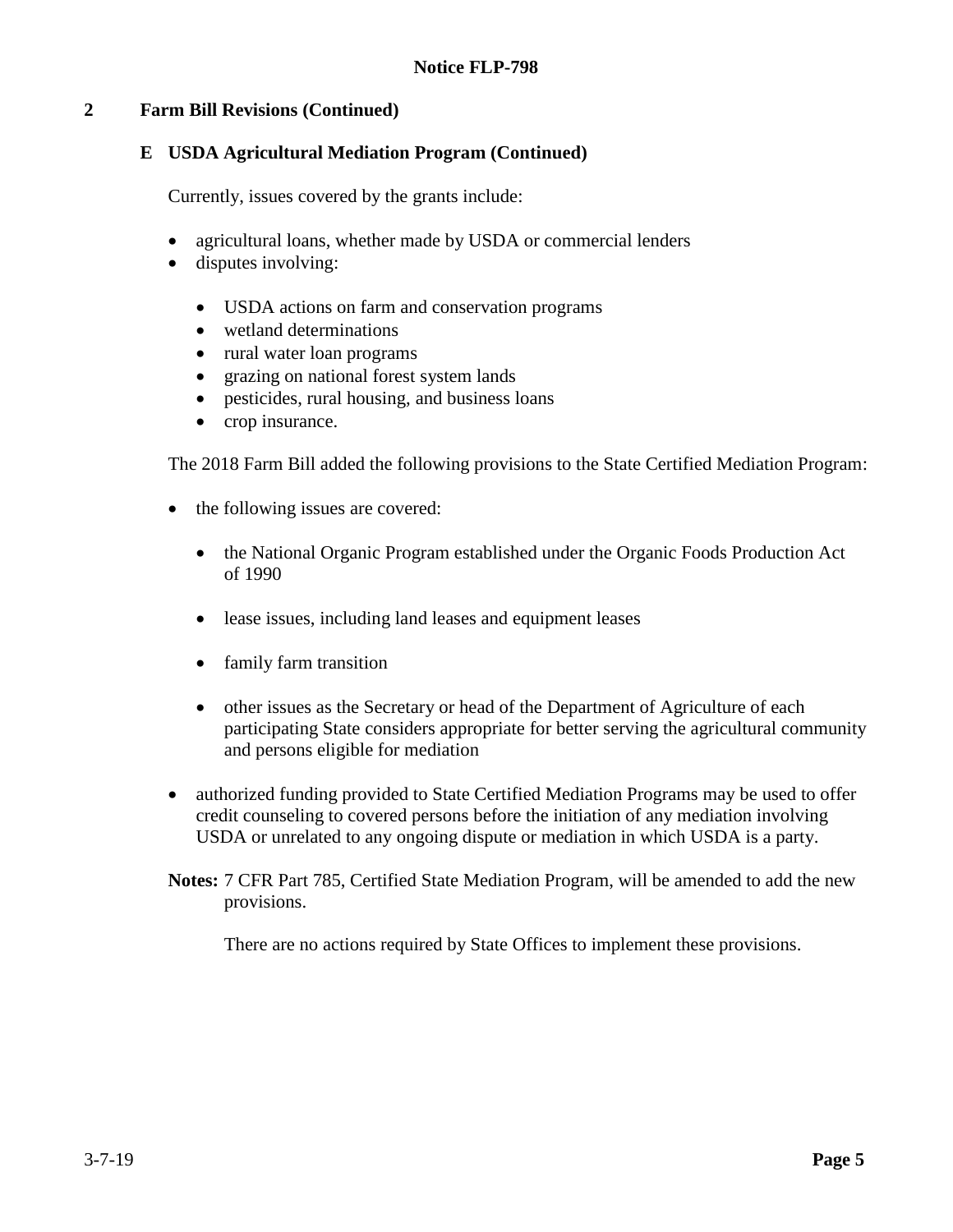### **3 Remaining Revisions**

## **A Farm Ownership 3-Years Farm Experience Requirement**

There will be a forthcoming 3-FLP amendment with instructions on how to proceed.

### **B Equitable Relief**

Equitable Relief concerns existing loan noncompliance provisions caused by FSA employees. Examples include incorrect loan limits, loan terms, and interest rates.

Equitable Relief provisions provided in the 2018 Farm Bill are currently being drafted for the CFR. Upon publication of these provisions in the FR, FSA handbook revisions will be posted for immediate implementation.

### **C Commercial Production of Industrial Hemp**

Section 10113 of the 2018 Farm Bill directs USDA to issue regulations and guidance to implement a program for the commercial production of industrial hemp in the United States. USDA has begun the process to gather information for rulemaking. Once complete, this information will be used to formulate regulations that will include specific details for both Federally regulated hemp production and a process for the submission of State and Indian Tribal plans to USDA.

Regulations for States or Tribes who submit plans will include procedures and information collections about the following:

- land to be used for planting
- testing
- effective disposal of plants and products
- compliance with law enforcement
- annual inspections
- submission of information to USDA
- certification that resources and personnel are available to carry out the practices and procedures described in this subparagraph.

As required by law, USDA is committed to completing its review of plans within 60 days once regulations are effective.